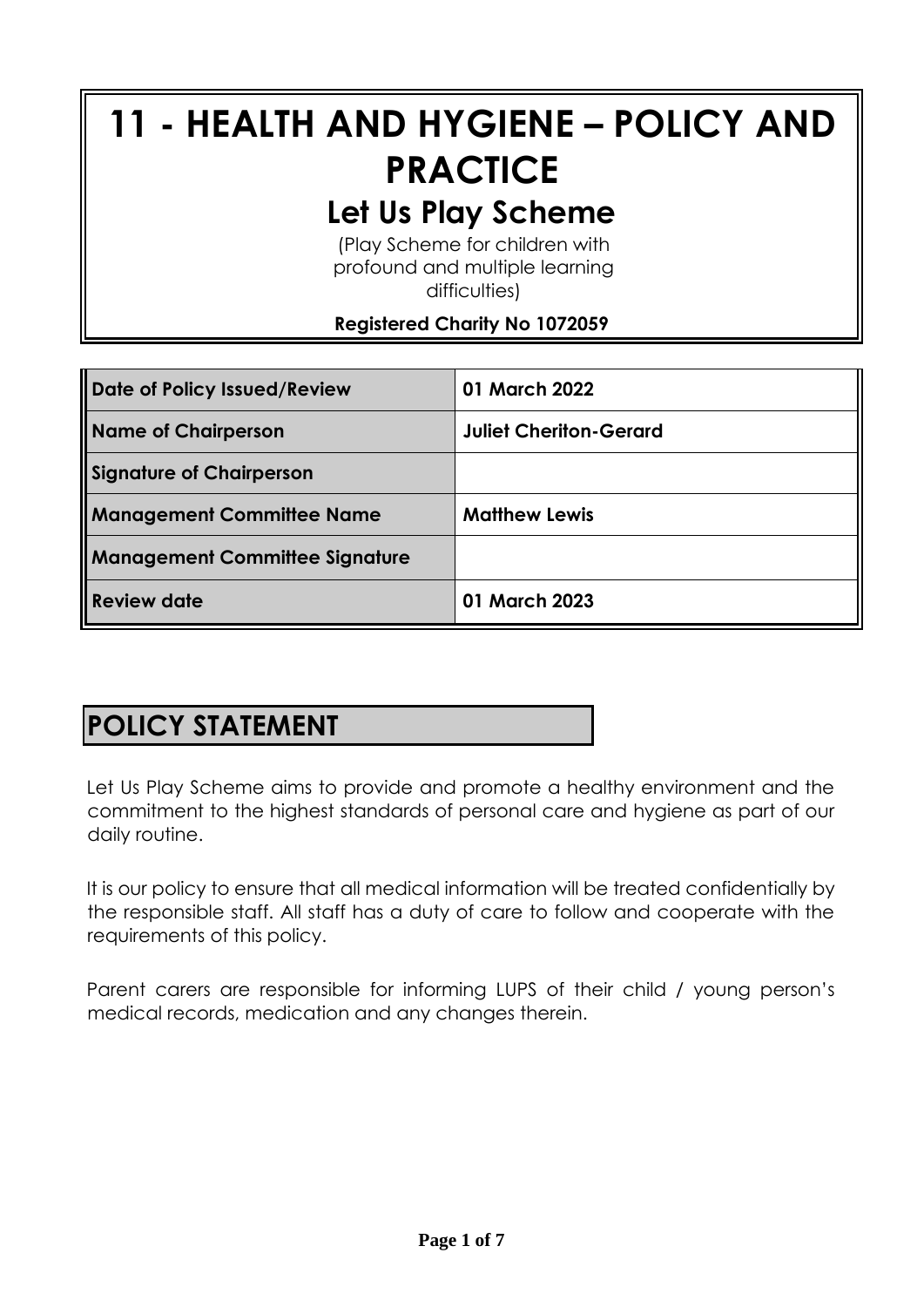## **HEALTH**

A Special needs play scheme invariably encounters some severe and complex medical health issues. These are extra to those health needs generally quantified and sought through general Health and Hygiene policies.

As such LUPS are committed to working with parent carers and associated professionals to ensure the children / young person's pertinent health needs are recognised above generalised policy documents.

All LUPS staff are made aware of the coloured lists containing particular names and the corresponding coloured dots on those children / young person's name tags.

These lists are for specific needs – Epilepsy (controlled or historical), Allergies, Feeding needs (whether needing to be fed or help with opening foods) and Incontinence (including those on toileting programmes)

## **OUTSIDE PLAY**

All children and young people will be encouraged and given the opportunity to play outside in the fresh air throughout the year – weather permitting.

#### **ILLNESS**

Parent carers are asked to keep their children / young people at home if they have any infection or virus, and to inform LUPS so that we may alert other parent carers of particularly vulnerable children and make careful observations of any child who appears unwell.

Parents are asked not to bring their child into LUPS if the child has been vomiting or had diarrhoea. Attendance can resume after a minimum period of 48hrs has elapsed since the last bout of vomiting or diarrhoea.

Cuts or open sores, whether on staff or children, will be covered with a dressing.

Staff should ensure they wear protective aprons & gloves and follow hygiene procedures.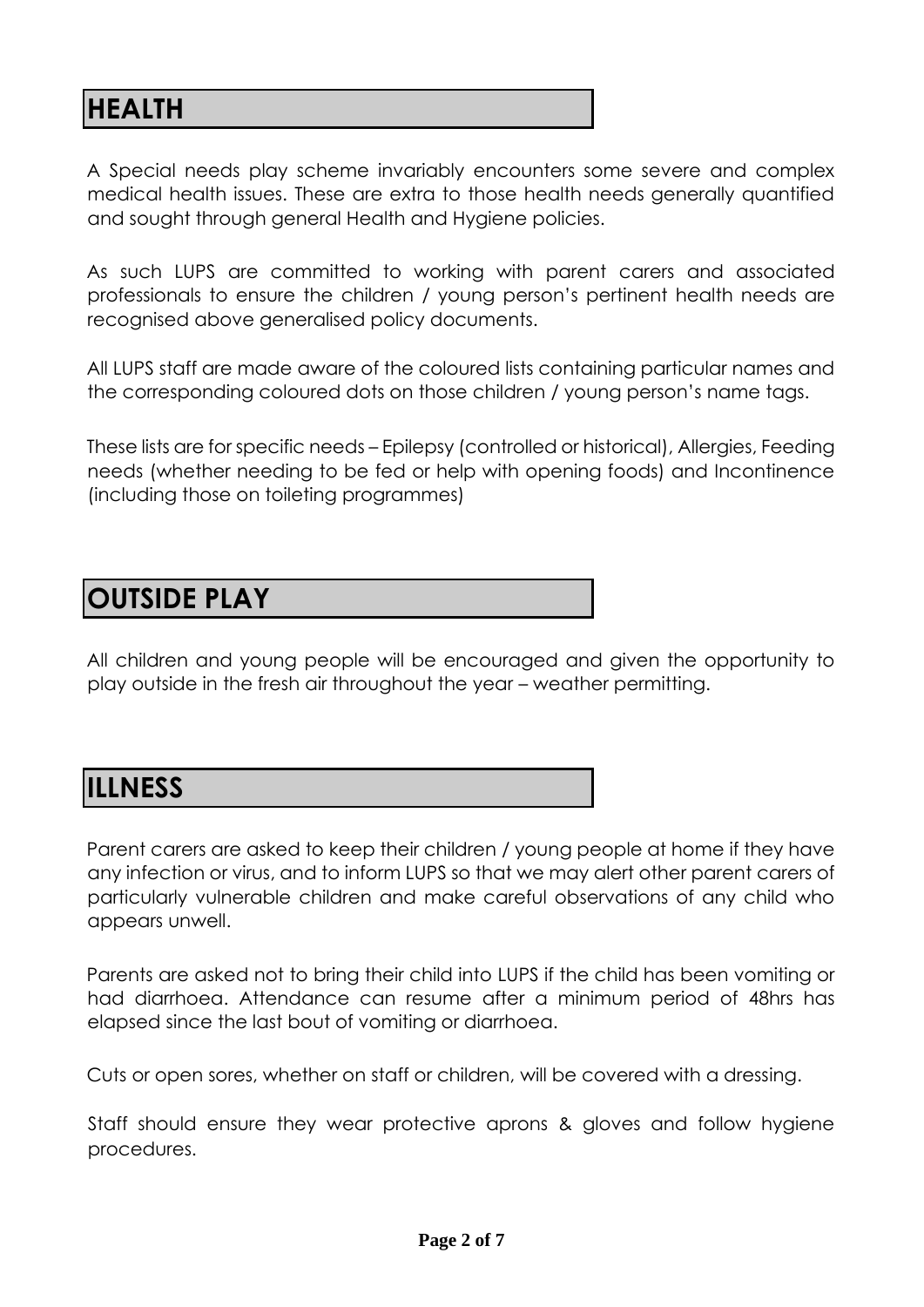Body fluids should be disposed of in the correct hygiene bin.

For children and young people on prescribed medication the following procedures will be followed:

- 1) All medication must be clearly labelled (pharmacy, not hand-written) with the child's name, dosage and any instructions.
- 2) Written information will be obtained from parent carer, giving clear instructions about the dosage, administration of medication and permission for a member of LUPS Senior staff or Nurse to follow the instructions.
- 3) A medication record book will be used to register the name of each child receiving medication: the times that the medication should be administered; date and actual time the medication is administered together with the signatures of both the person who administered each dose and the Senior Play Assistant who witnessed it.
- 4) For those children and young people with Epilepsy who will need additional support during a seizure. CLEAR and PRECISE guidelines will be given by the parent carers as to the procedures pertinent to the needs of their child. Specifically the acceptable type and duration of a seizure before intrusive support is necessary e.g. Rectal Valium (Diazepam.) or ambulance support.
- 5) If a child refuses to take medication, the parent carer will be informed as soon as possible.
- 6) When a medical condition causes the child to become ill and/or requires emergency administration of medicines, then an ambulance will be summoned as soon as possible.

All medications will be kept in a lockable facility in the Nurse's area.

LUPS will ensure that the First Aid equipment is kept clean, replenished and replaced as necessary. Sterile items will be kept sealed in their packaging until needed.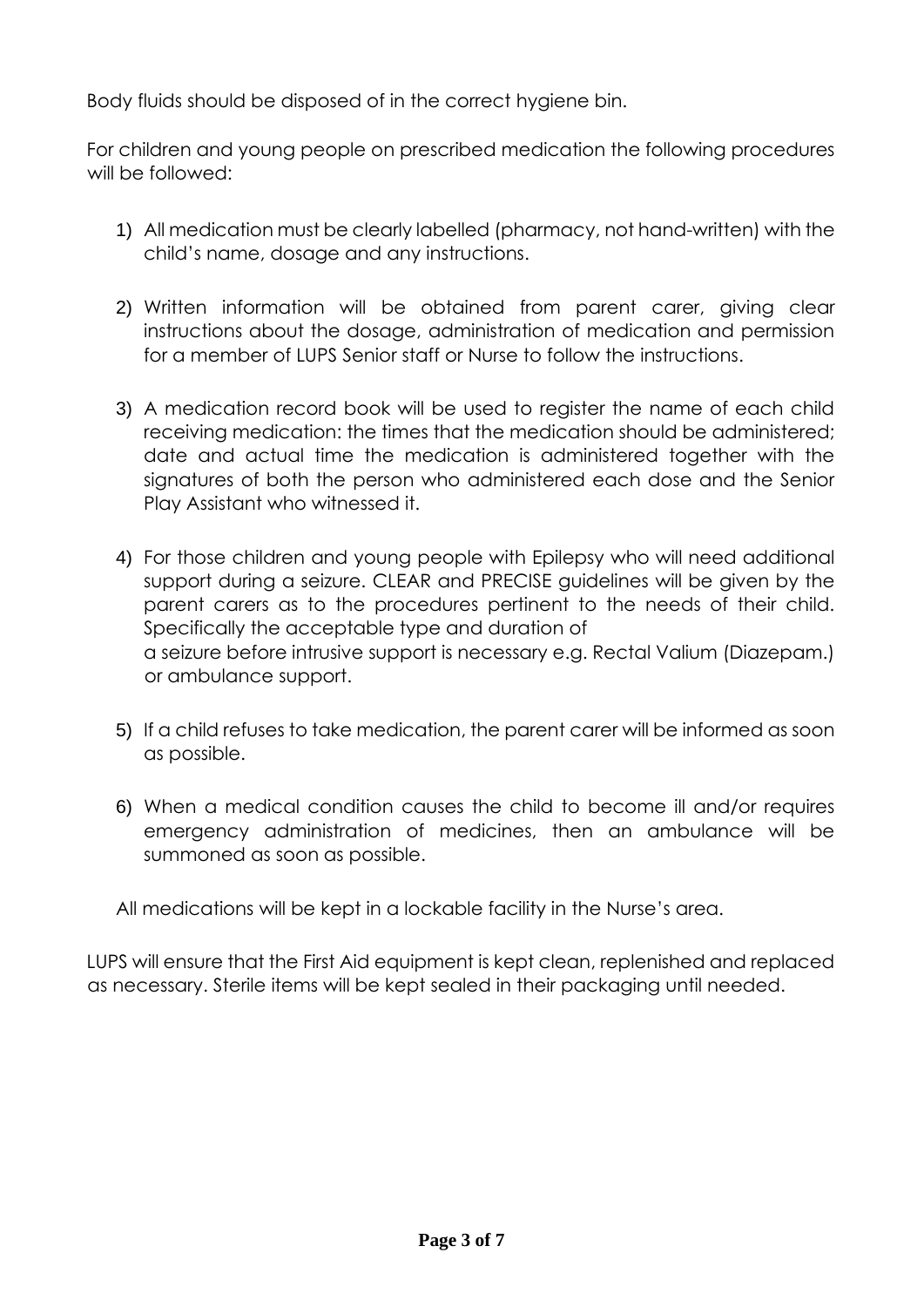# **FOOD HYGIENE**

LUPS will observe current legislation regarding food hygiene.

In particular each staff member will:

- Always wash their hands under running water before handling food and after using the toilet.
- Not handle or be involved with the preparation of food if feeling unwell or has a skin problem.
- Never cough or sneeze over food
- Use different cleaning cloths for kitchen and toilet areas
- Prepare raw and cooked food in separate areas
- Keep food covered and either refrigerated or piping hot
- Wash fresh fruits and vegetables thoroughly before use
- At lunchtime ensure children and young people only eat food provided by their parent carers.
- Ensure all waste is disposed of properly and out of reach of the children and young people.
- Keep a lid on the bins provided and wash hands after use.

In addition:

- Any food that requires heating will be heated immediately prior to serving and not left standing. No food or drink will be reheated unless specifically instructed to do so by parents.
- If there is food left over from children`s lunchboxes it is sent home so that parent carers can see what was/was not eaten that day by their child.
- Tea towels will be kept scrupuously clean and washed each day.
- All utensils will be kept clean and stored in a dust free place e.g. closed cupboard or drawer.
- Cracked or chipped crockery will not be used.
- No thin plastic spoons will be used to feed a child.
- When cooking or preparing food as an activity the children and young people will wash their hands prior to starting and the food preparation table cleaned.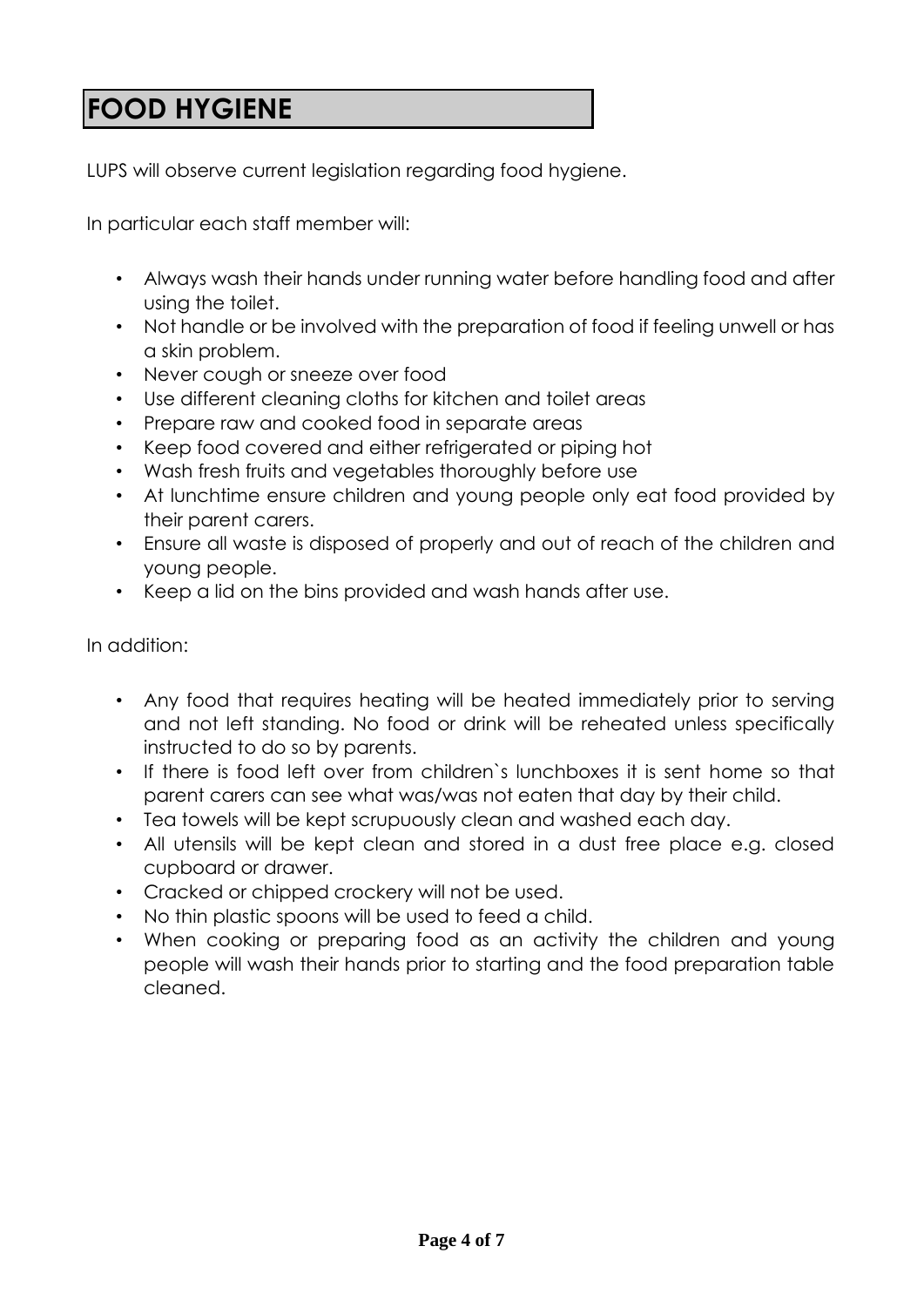# **GENERAL AND PERSONAL HYGIENE**

Hygiene is fundamental to the wellbeing of the children and young people attending LUPS. Not only in preventing the spread of infection or cross infection, but to ensure the protection and safety of the most vulnerable of our children and young people, especially those totally dependent on their parent carers. LUPS staff will ensure the following good practice will be observed:

- Hands washed after using the toilet making sure the children and young people regard this as routine.
- Tissues available in each area and children's noses wiped when necessary. Soiled tissues to be disposed of hygienically.
- Those children who can to be encouraged to shield their mouths when coughing or sneezing.
- Paper towels to be used and disposed of appropriately
- Hygiene rules related to bodily fluids followed with particular care and all staff and volunteers aware of how infections, including HIV infection, can be transmitted.

#### **HIGHLY DEPENDENT AND INCONTINENT CHILDREN / YOUNG PEOPLE**

The children and young people totally dependent on their carers, and those children still in nappies/ pads, need specific attention for their personal hygiene.

Only the Senior Assistants in the Special Care areas are to change nappies/ pads. This is to ensure the respect and dignity of the children are maintained and that safe practice is guaranteed.

Incontinent children and young people to be changed a minimum of twice a day. Each change registered on the chart in the changing area.

Disposable gloves and apron to be worn at all times when changing nappies and pads.

Soiled nappies to be placed in the yellow hazardous waste sacks.

No preparations for nappy rash to be used unless provided by parent carers.

Changing benches to be disinfected after each child / young person has left the room in order to maintain clinical cleanliness and stop cross infection.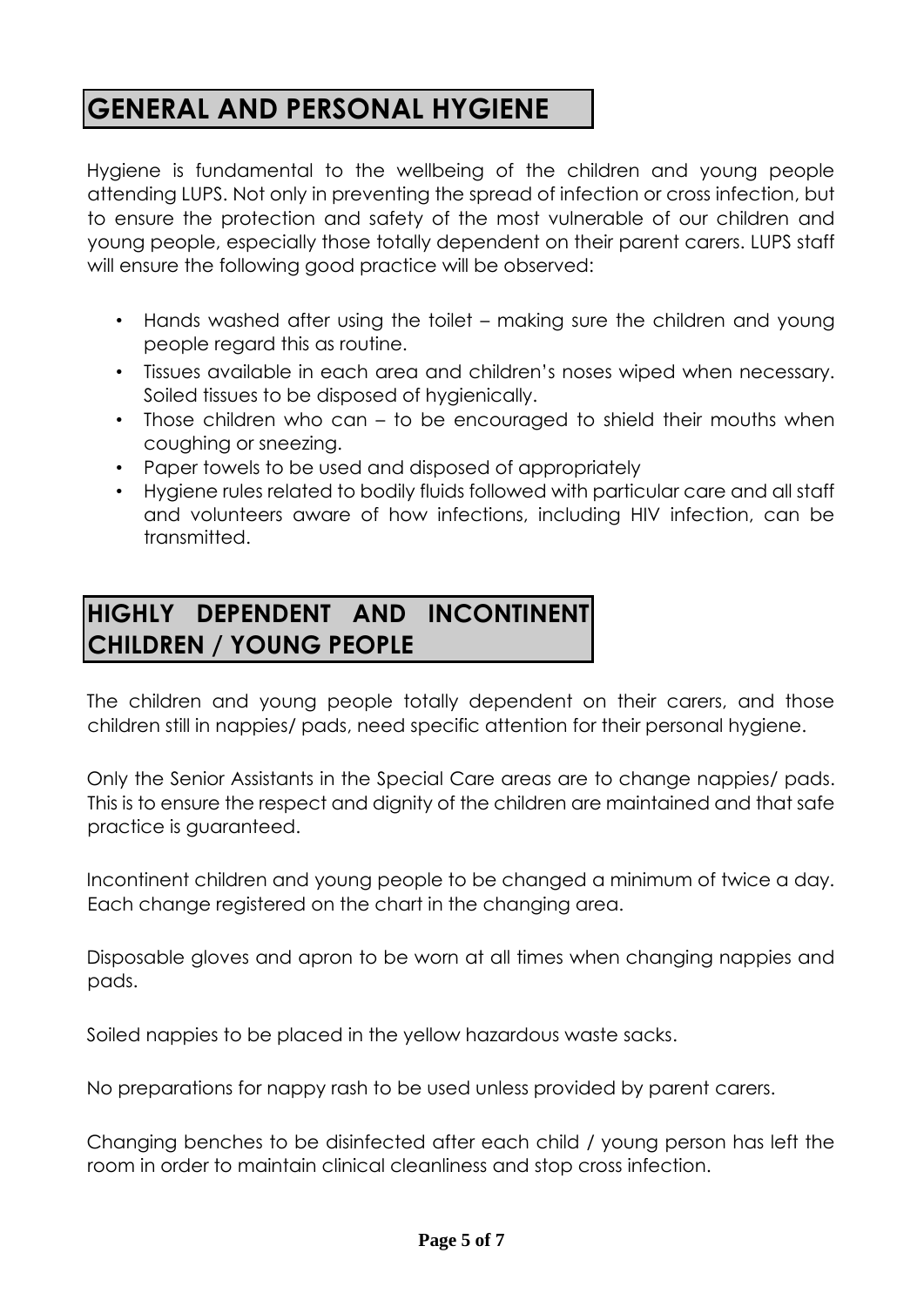Dependent children and young people also need their faces and hands washed at regular intervals and particularly after messy play activities or after having food placed in their hands. These children and young people are usually most vulnerable and using hand to mouth to experience their environment.

All wheelchair trays to be cleaned regularly, especially after messy play or feeding. Only trained staff are permitted to administer a Gastrostomy Bolus Feed via a button.

# **CLEANING AND CLEARING**

Any spills of blood, vomit or excrement should be wiped up and put in yellow hazardous waste sacks. Disposable gloves and apron always to be worn when cleaning up bodily fluids. Floors and other affected surfaces to be disinfected. Fabrics contaminated with bodily fluids to be thoroughly washed in hot water.

Spare pants and clothing to be made available by parent carers. Soiled garments to be placed in a non-leak bag, and returned to parent carers.

## **LUNCHTIME**

Children and young people's faces and hands washed as needed.

Dinner tables and chairs are to be cleaned and disinfected.

Dining floor to be swept after each meal.

Floor to be disinfected each day.

After lunch, all food leftovers to be put into the bins provided. At the end of each day, all bins to be emptied into the main dustbin outside the premises.

## **TOYS AND AREAS**

All toys and equipment mouthed by children to be cleaned immediately after use.

All toys and equipment used by the children to be checked and cleaned regularly.

The premises are to be thoroughly cleaned at the end of each day.